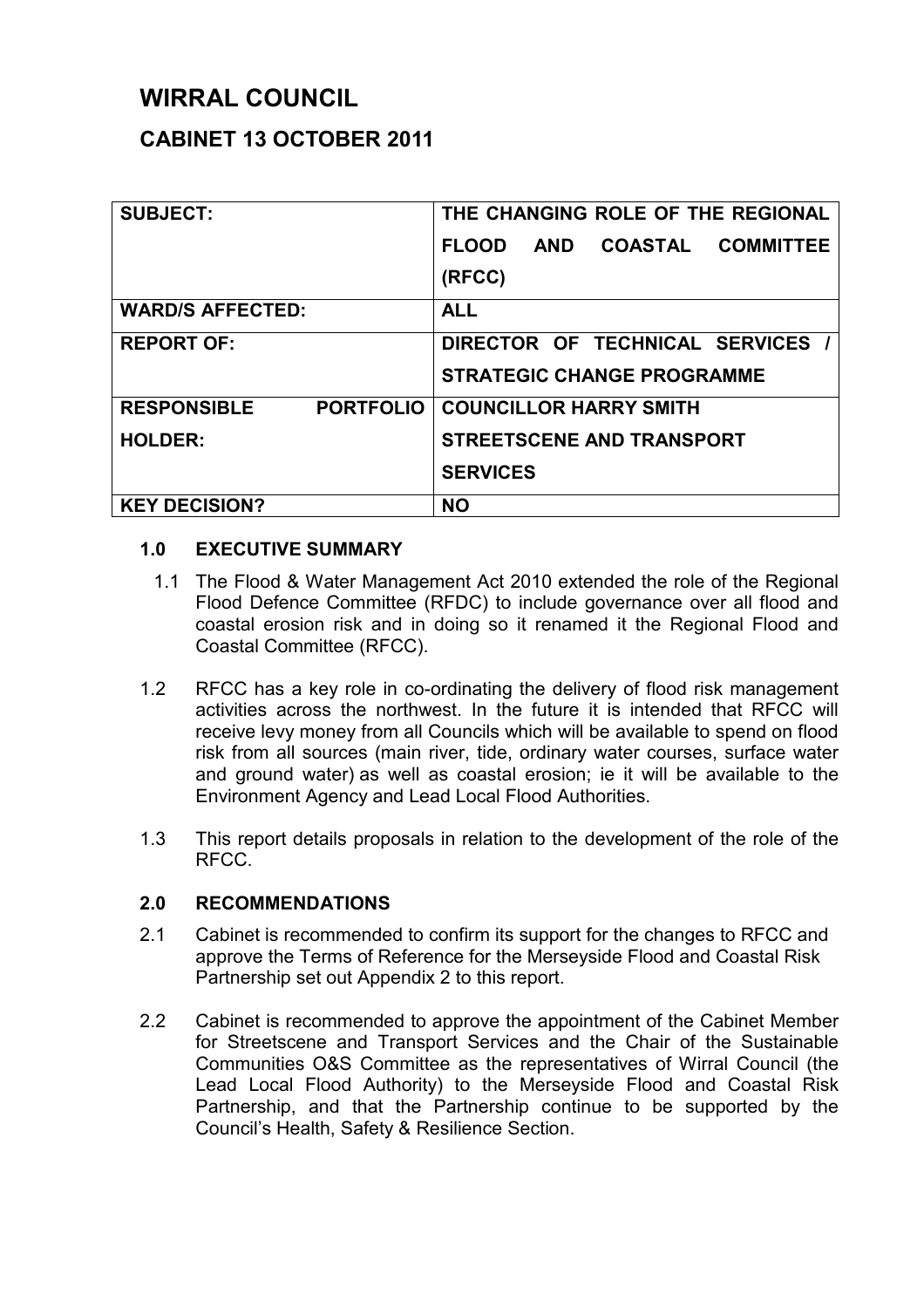2.3 Cabinet is recommended to delegate to the Cabinet Member for Streetscene and Transport Services the power to make minor amendments to the Terms of Reference of the Merseyside Flood and Coastal Risk Partnership (set out at Appendix 2) as are considered appropriate to ensure the effective operation of the Partnership.

## **3.0 INTRODUCTION**

- 3.1 The Flood and Water Management Act 2010 extended the role of the Regional Flood Defence Committee (RFDC) to include governance over all flood and coastal erosion risk and in doing so it renamed it the Regional Flood and Coastal Committee (RFCC). The current chair of RFCC is Councillor Antrobus of Salford Council.
- 3.2 In the past the RFDC received levy money from all councils and agreed the Environment Agency's (EA) annual work programme for spending this money on Main River and tidal defences. Two advisory panels sat under RFDC (one for EA North Area and one for EA South Area). Representatives (officers and Members) from all Councils were welcome to attend the advisory panels. The South Area included Greater Manchester, Cheshire and Merseyside. Two Elected Members represented Merseyside on RFCC (Councillors Ken Keith of Knowsley Council and Peter Papworth of Sefton Council).
- 3.3 RFCC has a role in co-ordinating the delivery of flood risk management activities in the northwest. This covers not just the EA but also Lead Local Flood Authorities (LLFA) responsibilities. It has been suggested that the RFCC structure changes to have five subgroups and the Merseyside sub group, named the 'Merseyside Flood Risk Partnership' will consist of Liverpool, Sefton, Knowsley and Wirral (St Helens and Halton will be part of Cheshire). Merseyside will have two Members on RFCC (out of a total of 10 across the northwest). In the future RFCC will continue to receive levy money from all Councils and it is the government's intention that this money will be available to spend on flood risk from all sources (main river, tide, ordinary water courses, surface water and ground water) as well as coastal erosion; i.e. it will be available to EA and LLFA's.
- 3.4 RFCCs will play an important role in guiding the flood and coastal erosion risk management activities in their region. They will provide a vital link between national policy and local delivery through assisting Lead Local Flood Authorities (LLFAs) in their development of local flood risk management strategies.
- 3.5 The Authorities that will form the Merseyside Flood and Coastal Risk Partnership met on 2 August 2011 and the notes from that meeting are detailed in **Appendix 1.**
- 3.6 The proposed terms of reference for the Merseyside Flood and Coastal Risk Partnership are set out in **Appendix 2.**
- 3.7 The recommended Elected Members for Wirral are the Cabinet Member for Streetscene and Transport Services (Councillor H Smith), and the Chair of the Sustainable Communities O&S Committee (Councillor J Hale). The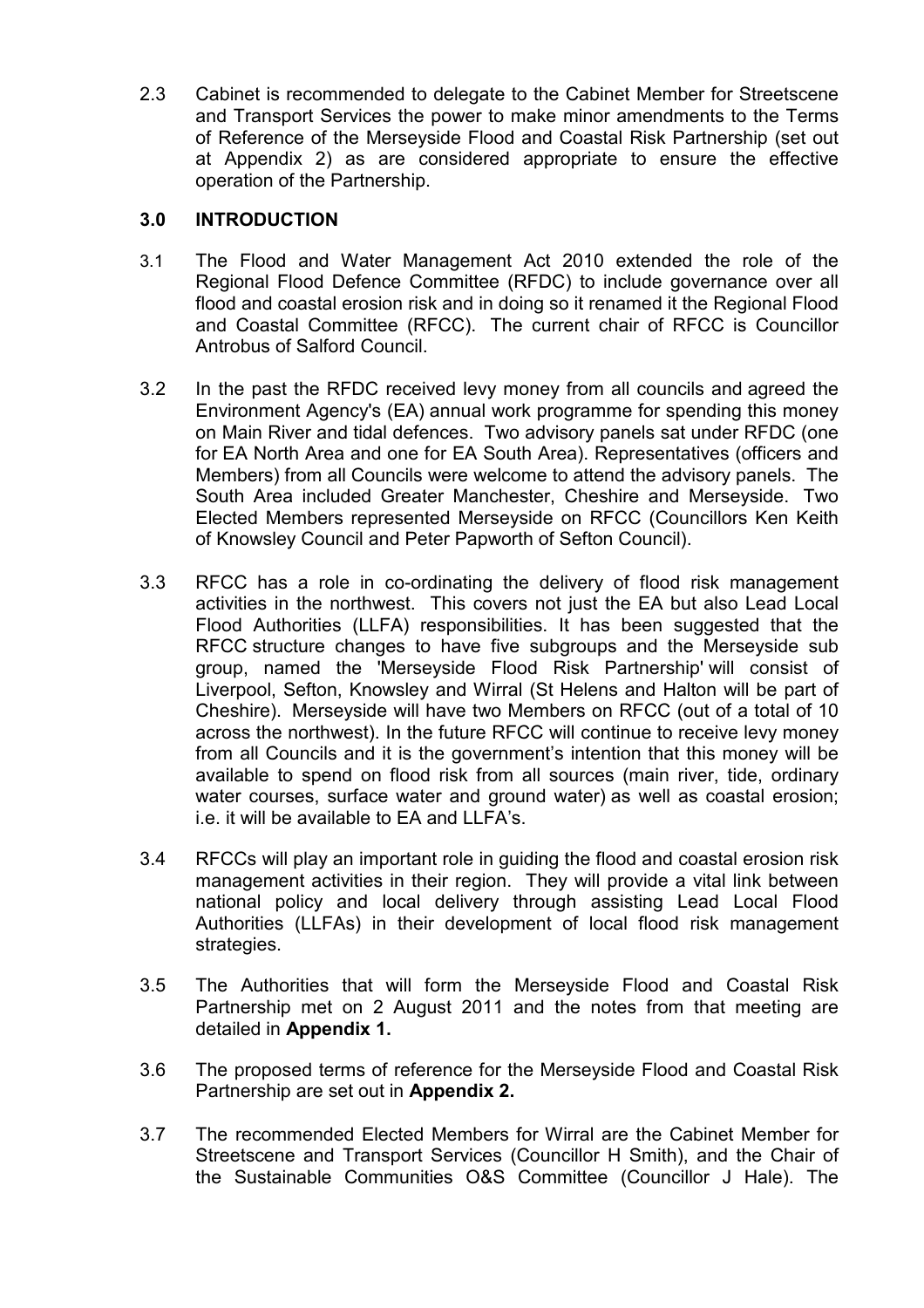Council's Health, Safety & Resilience Operations Manager who currently chairs the Wirral Flood & Water Management Partnership, will support them.

### **4.0 BACKGROUND AND KEY ISSUES**

4.1 The Flood & Water Management Act 2010 and the Flood Risk Regulations 2009 established Wirral Council as a Lead Local Flood Authority (LLFA). LLFAs are required to lead the strategic management of local flood risk (arising from surface water, groundwater and ordinary watercourses). This new role is being directed through the Flood & Water Management Partnership, the Sustainable Communities Overview & Scrutiny Committee and finally through Cabinet for approval of any recommendations.

#### **5.0 RELEVANT RISKS**

5.1 Wirral faces a significant risk of flooding with a substantial number of domestic properties identified as at risk from potential future flooding. The proposed changes concerning the RFCC will enable Wirral Council to continue to influence the allocation of future flood risk funding thereby helping to mitigate identified flood risks.

#### **6.0 OTHER OPTIONS CONSIDERED**

6.1 Not relevant.

#### **7.0 CONSULTATION**

7.1 There is no consultation required as a result of this work.

#### **8.0 IMPLICATIONS FOR VOLUNTARY, COMMUNITY AND FAITH GROUPS**

8.1 Flooding affects all voluntary, community and faith groups whether it be directly with their properties being flooded, or in a responder or recovery capacity.

#### **9.0 RESOURCE IMPLICATIONS: FINANCIAL; IT; STAFFING; AND ASSETS**

9.1 The Council currently pays an annual levy to the Regional Flood Defence Committee. In 2010/11 the levy was set at £157,700, which is entirely funded, from the Council's Revenue Support Grant (RSG). From 2012 onward the levy will be paid to the Regional Flood and Coastal Committee and the discussions to set the levy for 2012 will begin in October 2011.

#### **10.0 LEGAL IMPLICATIONS**

10.1 The legal implications are set out in the main body of the report.

#### **11.0 EQUALITIES IMPLICATIONS**

11.1 There are no Equalities implications.

#### **12.0 CARBON REDUCTION IMPLICATIONS**

12.1 There are no specific carbon reduction implications although there are significant links with carbon reduction and sea level rises, increases in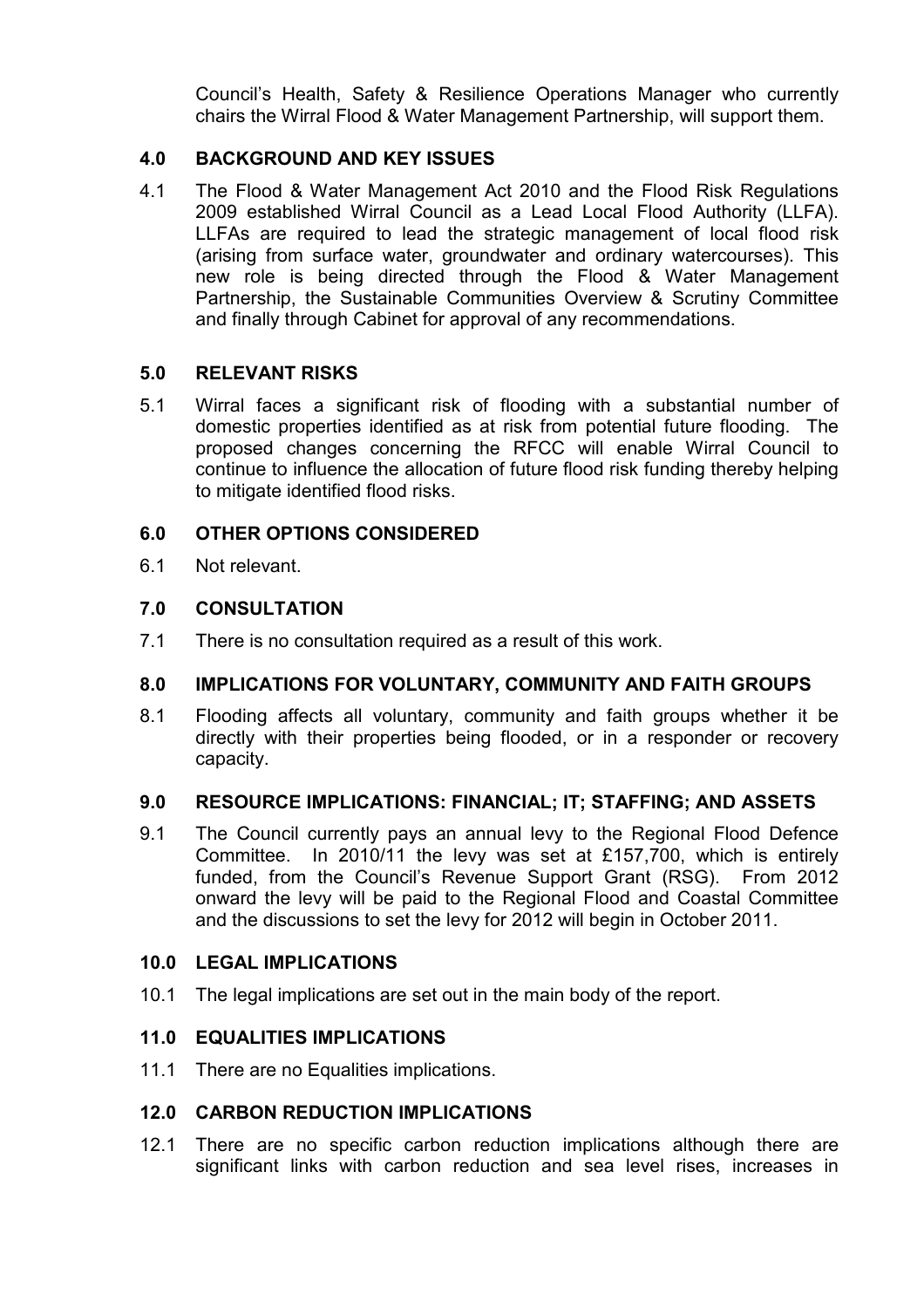extreme weather patterns, etc. As a result the Council's Climate Change Officer is a member of the Wirral Flood and Water Management Partnership.

### **13.0 PLANNING AND COMMUNITY SAFETY IMPLICATIONS**

13.1 There are no planning implications in relation to this report.

#### **REPORT AUTHOR: Mark Camborne** Health, Safety & Resilience Operations Manager & Chair of the Wirral Flood Group telephone: (0151) 606 2071 email: markcamborne@wirral.gov.uk

#### **APPENDICES**

- **Appendix 1**  Notes from the meeting on 2 Aug 2011 of the Authorities that will form the Merseyside Partnership.
- **Appendix 2**  Draft Terms of Reference for Merseyside Flood & Coastal Risk Partnership.

## **REFERENCE MATERIAL**

- The Flood & Water Management Act 2010 http://www.legislation.gov.uk/ukpga/2010/29/pdfs/ukpga\_20100029\_en.pdf
- The Flood & Water Management Act explanatory notes http://www.legislation.gov.uk/ukpga/2010/29/notes/contents
- The Flood Risk Regulations 2009 http://www.legislation.gov.uk/uksi/2009/3042/contents/made
- What does the Flood & Water Management Act mean for Local Authorities, Defra.

http://www.defra.gov.uk/environment/flooding/documents/policy/fwmb/fwmalafactsheet.pdf

| <b>Council Meeting</b>      | <b>Date</b>          |
|-----------------------------|----------------------|
| <b>Cabinet (Minute 354)</b> | <b>17 March 2011</b> |
| <b>Cabinet (Minute 84)</b>  | 21 July 2011         |
|                             |                      |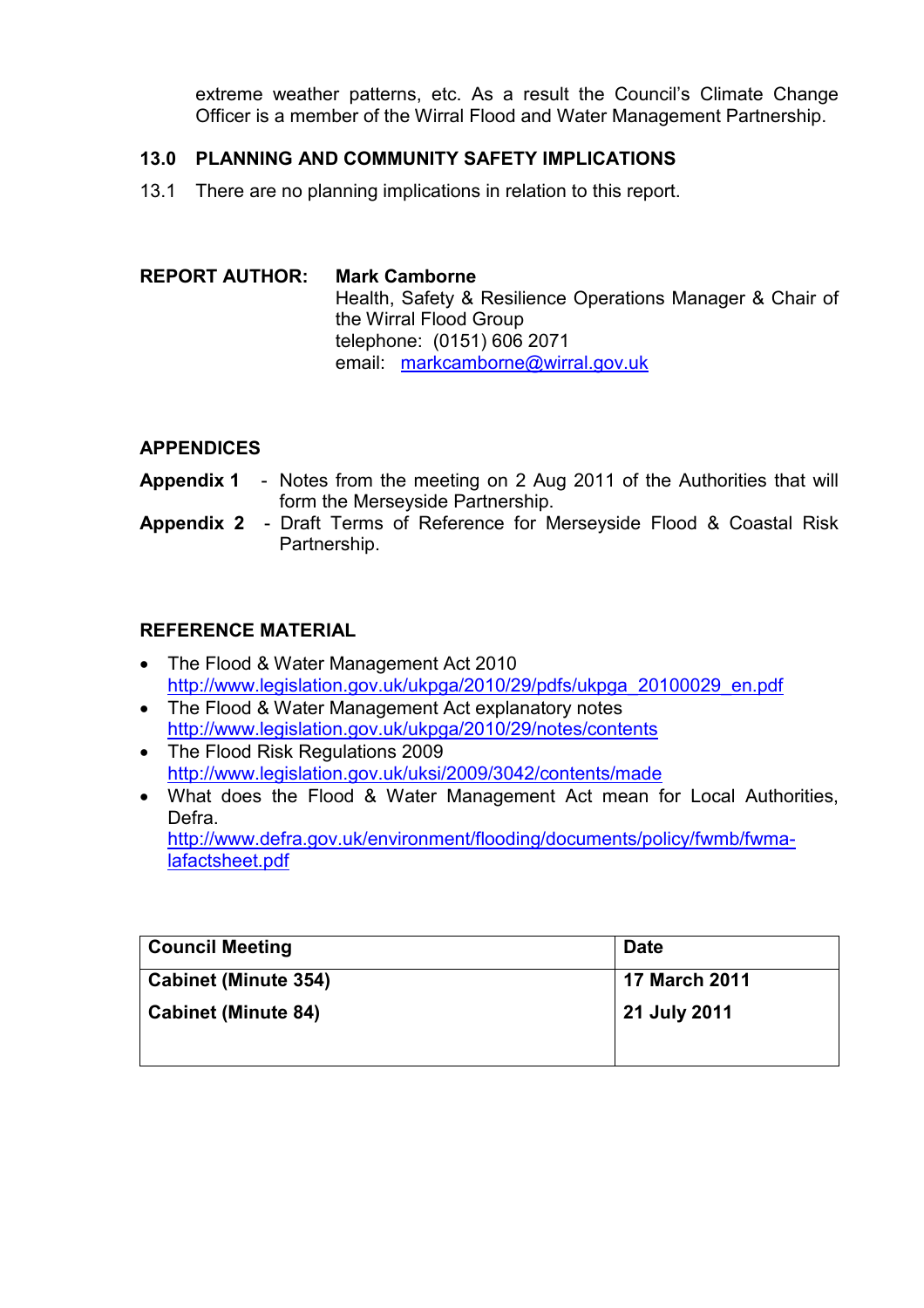#### **APPENDIX 1**

#### **Minutes from Meeting of Members and Directors to discuss the Regional Flood & Coastal Committee (RFCC) and proposals for establishing a Merseyside Sub Group (Merseyside Flood Risk Partnership)**

#### **2 AUG 2011**

Attendees: Cllr Tim Beaumont<br>Cllr Simon Shaw Mark Garratt<br>Claire Bursnoll

Cllr Ken Keith RFCC member (Knowsley) Cllr Peter Papworth RFCC member (Sefton) Cllr David Lonergan Knowsley Lisa Harris Knowsley Sefton Graham Lymbery Sefton Cllr Harry Smith Wirral Mines Shaun Brady Wirral Shaun Brady Wirral Shaun Brady Wirral Shaun Brady Shaun Brady<br>
Mark Garratt Shaun Bahar Shaun Ben Lukev EA **Merseyside Authorities** 

#### 1) **RFDC/RFCC Past and Future**

- a) Mark Garratt and Ben Lukey summarised the role of RFDC in past and the proposed structure for RFCC in future. Examples were given of where local levy has been used to provide infrastructure and to do preliminary studies to pull in capital grant and external contributions.
	- i) Summary: The Flood and Water Management Act extended the role of the Regional Flood Defence Committee (RFDC) to include governance over all flood and coastal erosion risk, in doing so it renamed it the Regional Flood and Coastal Committee (RFCC). The current chair of RFCC is Cllr Derek Antrobus of Salford.
	- ii) In the past the RFDC received levy money from all councils and agreed the Environment Agency's (EA) annual work programme for spending this money on Main River and tidal defences. Two advisory panels sat under RFDC (one for EA north area and one for EA south area). Representatives (officers and members) from all Councils were welcome to attend the advisory panels. The South Area included Greater Manchester, Cheshire and Merseyside. 1.5 elected members represented Merseyside on RFCC (Cllr Ken Keith: Knowsley and Cllr Peter Papworth: Sefton).
	- iii) RFCC has a role in co-ordinating the delivery of flood risk management activities in the northwest. This covers not just the EA but also Lead Local Flood Authorities (LLFA) responsibilities. To ensure appropriate representation in this new role, Cllr Antrobus has suggested that the RFCC structure changes to have 5 subgroups. The Merseyside sub group, named the 'Merseyside Flood Risk Partnership' will consist of Liverpool, Sefton, Knowsley and Wirral (St Helens and Halton will go in Cheshire as they are hydraulically linked). Merseyside will have two members on RFCC (out of a total of 10 across the northwest). In the future RFCC will continue to receive levy money from all councils. It is the governments intension that this money will be available to spend on flood risk from all sources (Main River, tide, Ordinary Water Courses, surface water and ground water) as well as coastal erosion; ie it will be available to EA and LLFA's.
- b) Action: CB to write to Peter Fay (virtual secretariat to Liverpool City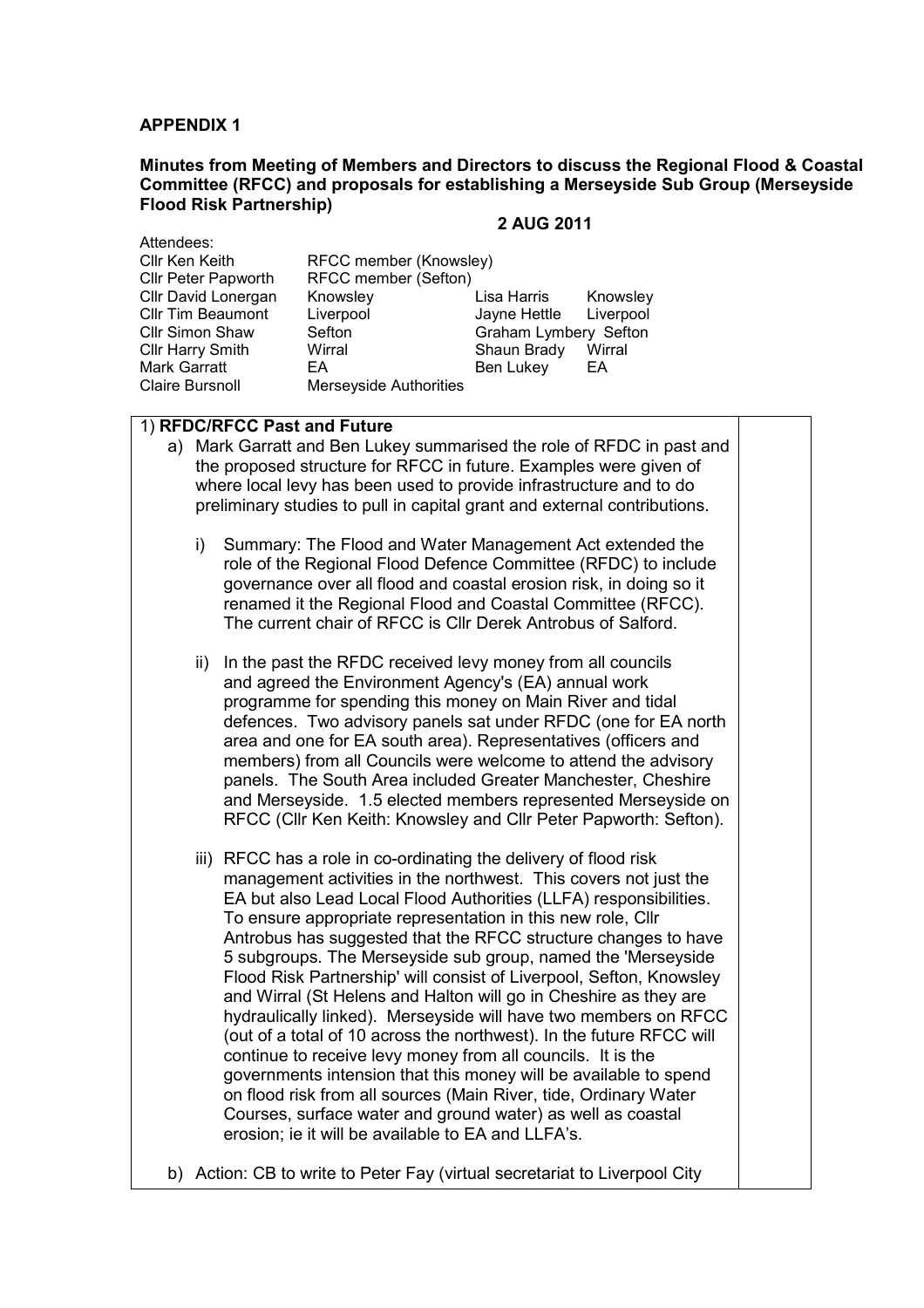|    |              | Region Cabinet (LCRC)) to update cabinet on revised role of RFCC.           | CB           |
|----|--------------|-----------------------------------------------------------------------------|--------------|
|    |              | 2) RFCC Merseyside Members                                                  |              |
|    |              | a) The City Region Cabinet decides which Local Authorities represent        |              |
|    |              | Merseyside on RFCC. The nominated Local Authority then decide               |              |
|    |              | which Member will fill the role.                                            |              |
|    |              | b) The standard term is 4 years, though this can be changed if              |              |
|    |              | circumstances require it. Members can only serve a maximum of 10            |              |
|    |              | consecutive years.                                                          |              |
|    |              | c) Cllr Lonergan proposed that Cllr Keith and Cllr Papworth continue in     |              |
|    |              | their role for current term. This was agreed.                               |              |
|    |              | d) It was suggested that deputies are also appointed so there is some       |              |
|    |              | contingency should a RFCC member not be able to attend. It was              |              |
|    |              | agreed that the deputies could come from the councils not currently         |              |
|    |              | represented at RFCC. CB to write to Peter Fay to suggest to LCRC.           | CB           |
|    |              |                                                                             |              |
|    |              | e) In future it is asked that RFCC members circulate RFCC agenda items      |              |
|    |              | and minutes to all in Merseyside Partnership.                               | <b>KK/PP</b> |
| 3) |              | <b>Merseyside Partnership Arrangements</b>                                  |              |
|    |              | a) To gain insight and understanding of RFCC it was agreed that             |              |
|    |              | Partnership meetings would be arranged close to the RFCC meetings.          |              |
|    |              | The first meeting to be before RFCC, after the agenda has been              |              |
|    |              | released (early Oct).                                                       |              |
|    |              | b) The RFDC sub groups met twice yearly at times critical to levy setting   |              |
|    |              | (November) and agreeing capital programme (June). It was suggested          |              |
|    |              | that these timings are maintained in future years (to be agreed at          |              |
|    |              | future meeting).                                                            |              |
|    |              | c) Attendees agreed that the invitees to this meeting were the              |              |
|    |              | appropriate people to form the Partnership.                                 |              |
|    |              | d) It was agreed that there would be 2 elected members from each            |              |
|    |              |                                                                             |              |
|    |              | council (Maximum of 12 council representatives; 2 elected members           |              |
|    |              | and 1 senior officer from each Authority).                                  |              |
|    |              | e) Elected members will make any required decisions.                        |              |
|    | f)           | It was agreed that United Utilities and the Environment Agency should       |              |
|    |              | also be invited to sit on the Partnership.                                  |              |
|    |              | g) It was agreed that advisors' could be invited as required; these would   |              |
|    |              | be co-ordinated through the host council.                                   |              |
|    |              | h) The host for the partnership will rotate on an annual basis. Wirral have |              |
|    |              | agreed to host the first year of the Partnership (starting October 2011).   |              |
|    | i)           | Suggestions for discussion at next meeting: RFCC agenda, how                |              |
|    |              | Partnership enhances LLFA duties, Local Flood Risk Strategies.              |              |
|    | $\mathbf{j}$ | It was suggested that a term of reference for the partnership be drawn      |              |
|    |              | up to include role, members, deputies and Term of Office (CB to draft).     |              |
|    |              | k) The primary role of the Partnership is to enable open discussion and     |              |
|    |              | ensure fair and strong representation for Merseyside on RFCC.               |              |
| 4) |              | <b>Summary</b>                                                              |              |
|    |              | a) A report will be produced and sent to City Region Cabinet to update      | CB           |
|    |              | them on RFCC changes. (CB to coordinate)                                    |              |
|    |              | b) Proposed that the Partnership will meet 4 times a year in advance of     |              |
|    |              | RFCC.                                                                       |              |
|    |              | c) CB to clarify with Peter Fay how RFCC links to Merseyside Cabinet.       | CB           |
|    |              |                                                                             |              |
|    |              | d) The partnership host Authority will change annually. Wirral will host    |              |
|    |              | the first year.                                                             |              |
|    |              | e) The Partnership will be formed from; 2 elected members and 1 senior      |              |
|    |              | manage per council, UU representative, EA representative.                   |              |
|    | f)           | Terms of reference to be drafted (role, membership, RFCC members            |              |
|    |              | and deputies, term of office).                                              | CВ           |